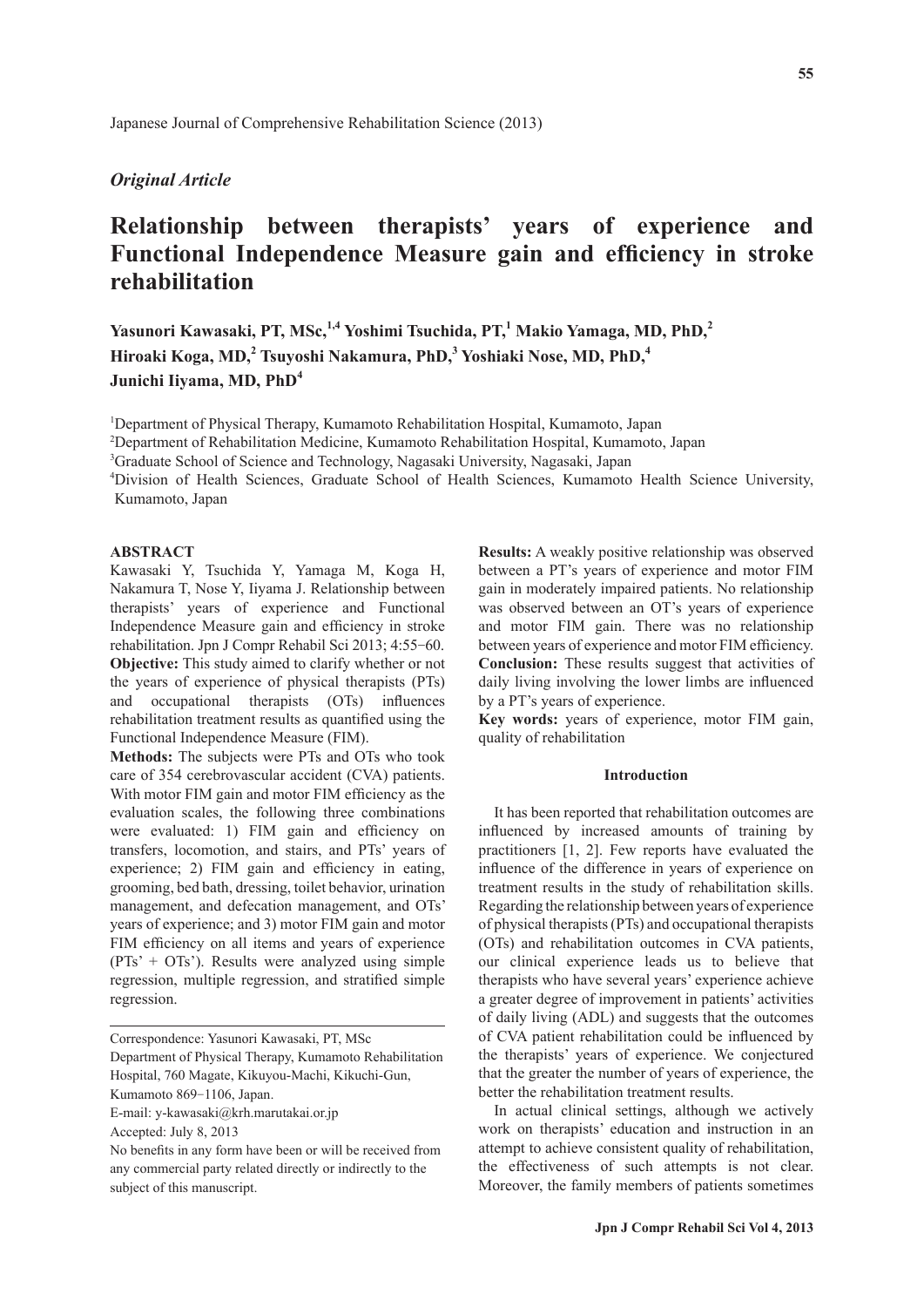express the hope that a therapist with extensive clinical experience will take care of their relatives.

A previous study has shown no difference between qualified physiotherapists and physiotherapy assistants in the recovery of arm function after stroke [3]. For other disease states, it has been reported that therapists classified as experts by their treatment results showed no difference according to years of experience, sex, or specialized degree [4] and no difference in terms of years of experience, continuing education, and professional training [5]; no relationship exists between a PT's years of experience and his or her clinical results [6]. Another study has shown no relationship between therapist-related factors such as years of experience or specialized qualifications and outcomes of patients with low back pain who underwent an intervention program of manipulation or stabilization, indicating that such factors are inadequate as measures of expertise [7]. To our knowledge, there is no report demonstrating a difference in treatment effect due to years of experience.

The purpose of this study was to determine the difference in the effect of rehabilitation according to a therapist's years of experience to achieve consistent quality of rehabilitation. By treating a therapist's years of experience as a skill, we examined how this would influence CVA patient outcomes using motor FIM.

#### **Methods**

The subjects were PTs and OTs who took care of 354 CVA patients discharged from the convalescent rehabilitation ward during the period from April 2007 to March 2009. The characteristics of the patients were as follows: age  $71 \pm 13$  years (mean  $\pm$  SD) 216 men and 138 women; period from onset to hospitalization  $23 \pm 16$  days; rehabilitation period  $82 \pm 35$  days; motor FIM scores on admission  $41 \pm 25$ ; motor FIM scores at discharge  $65 \pm 25$ ; motor FIM gain (motor FIM score at hospital discharge minus motor FIM score on admission)  $24 \pm 19$ ; motor FIM efficiency (motor FIM gain divided by days of rehabilitation)  $0.32 \pm 0.25$  per day; rate of return to home 66%; total PT-OT training volume  $465 \pm 214$  units; and PT-OT training volume per day  $5.69 \pm 1.03$  units. The mean number of years of experience of therapists was as follows: PT 3.8  $\pm$ 2.8 years (1-2 years, 10 persons; 3-4 years, 5 persons; 5-10 years, 5 persons); OT  $3.6 \pm 2.6$  years (1-2 years, 7.5 persons; 3-4 years, 4 persons; 5-10 years, 5.5 persons). Patients are arbitrarily allocated to therapists by principal ward therapists in consideration of the number of patients each therapist has.

FIM motor items were divided into two groups: PT items−transfers, locomotion, and stair climbing; and OT items−eating, grooming, bed bath, dressing, toilet behavior, urination management, and defecation management.

With patient outcomes as motor FIM gain and

efficiency for an evaluation scale, we used multivariate analysis to retrospectively examine the degree of influence that the multiple explanatory variable *years of experience* had on the objective variables *motor FIM gain/efficiency*. We considered motor FIM scores on admission among multiple factors that influence prognosis.

We created three combinations as follows: 1) FIM gain and FIM efficiency for transfers (bed, chair, wheelchair), locomotion, and stairs (5 PT items) and PTs' years of experience; 2) FIM gain and FIM efficiency for eating, grooming, bed bath, dressing (upper and lower body), toilet behavior, urination management, and defecation management (8 OT items) and OTs' years of experience; and 3) motor FIM gain and motor FIM efficiency for 13 items (PT items + OT items) and years of experience (PTs' years of experience + OTs' years of experience). The rehabilitative prescription rate of PTs and OTs was 100%. We used the following three methods to assess the relationship between years of experience and motor FIM gain and efficiency:

Simple regression analysis: We assessed the relationship between years of experience and motor FIM gain and efficiency without considering the size of FIM scores on admission.

Multiple regression analysis: The following multiple regression model was used to investigate the influence of years of experience and motor FIM scores on admission, including the size of motor FIM scores on admission, on FIM gain and efficiency:  $y = \alpha +$  $\beta_1x_1 + \beta_2x_2$  (y: motor FIM gain/efficiency; x<sub>1</sub>: years of experience;  $x_2$ : motor FIM scores on admission).

Stratified simple regression analysis: We divided motor FIM scores on admission into three groups and conducted a stratified analysis on years of experience and motor FIM gain and efficiency using a simple regression analysis. Grouping for the stratified analysis resulted in the following: Group 1 (severely impaired patients), Group 2 (moderately impaired patients), and Group 3 (mildly impaired patients).

Group 1: Each item of the motor FIM scores on admission was either 1 (total assistance) or 2 (maximal assistance) and the total score was  $13-26$  ( $\geq 50\%$ ) assistance).

Group 2: Each item of the motor FIM scores on admission was either 3 (moderate assistance) or 4 (minimal assistance) and the total score was 39-52 (<50% assistance).

Group 3: Each item of the motor FIM scores on admission was either 5 (provisional supervision), 6 (limited independence), or 7 (complete independence), and the total score was 65-91 (supervision and/or independence level).

The variables used for analysis were motor FIM gain and efficiency as the objective variables and years of experience as the explanatory variables. For motor FIM gain (score) and motor FIM efficiency (score/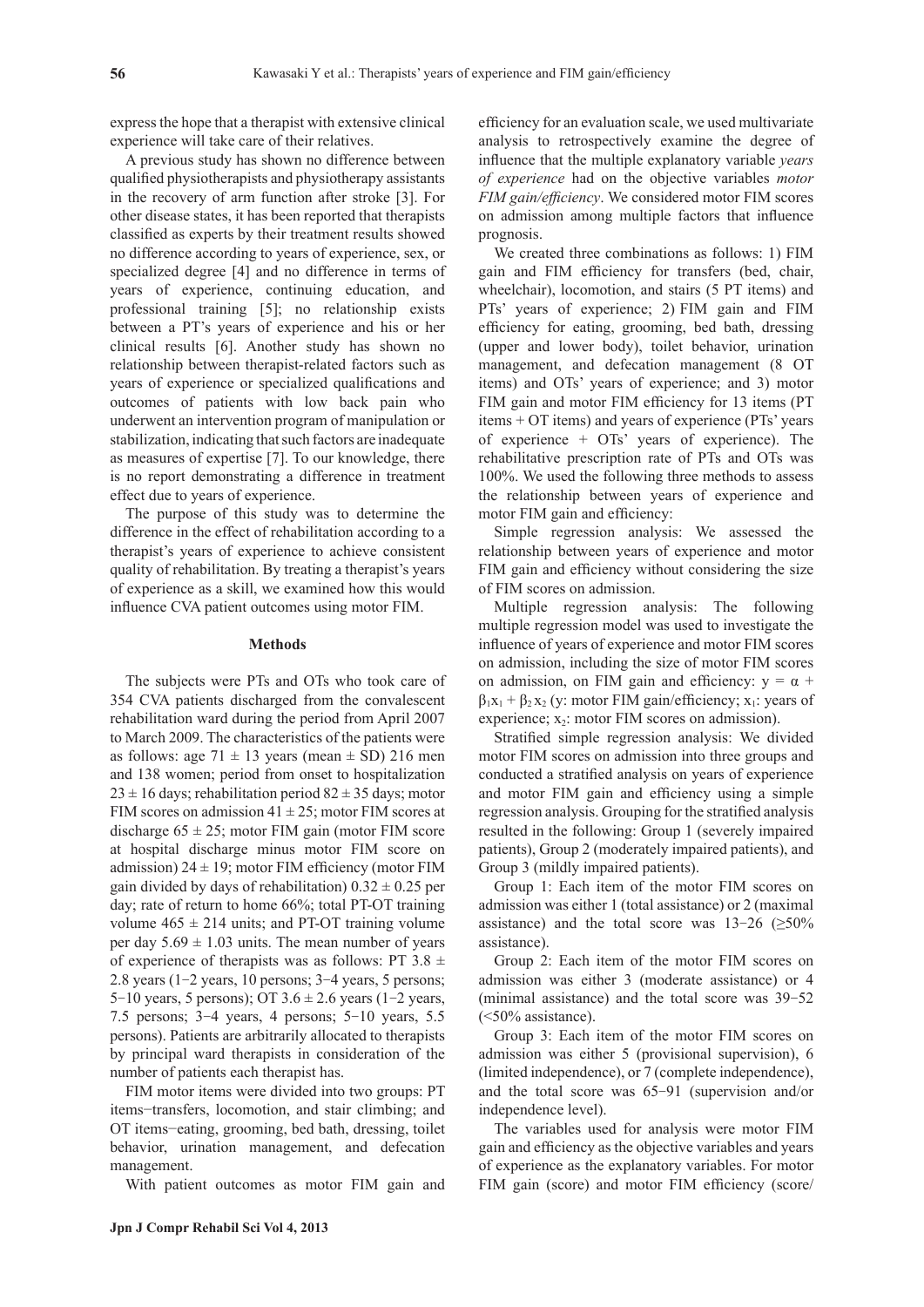days), we used 5 PT items, 8 OT items, and 13 motor FIM items. For years of experience, we used years as a PT, years as an OT, and the sum of years of PT and OT experience. For statistical processing, we used JMP statistical analysis software, and the significance level was  $p \le 0.05$ . The present study was examined and approved by the Ethics Review Board at this facility.

#### **Results**

# (1) Years of experience and motor FIM gain

In a simple regression analysis on years of experience and motor FIM gain without considering the size of motor FIM score on admission, a significant relationship was found in  $PT$  and  $PT$  +  $OT$ . However, a simple regression analysis on years of experience and motor FIM on admission suggested that therapists who have more experience tend to take care of severely impaired patients with low motor FIM scores on admission. Motor FIM gain was high when motor FIM

score on admission was high (Table 1). In other words, FIM scores on admission influence both years of experience and motor FIM gain. Therefore, to examine the direct relationship between years of experience and motor FIM gain, the influence of FIM score on admission must be adjusted using multiple regression analysis. Once this adjustment was made, the relationship between years of experience and motor FIM gain was not significant (Table 2). Stratified simple regression analysis was then performed as a definite method of adjustment of FIM on admission. Patients were divided into three groups: mildly, moderately, and severely impaired, and single regression analysis was performed for each group. This analysis showed a significantly positive relationship between a PT's years of experience and motor FIM gain in moderately impaired patients. However, the relationship was not significant for mildly or severely impaired patients. There was no significant relationship between an OT's years of experience and motor FIM gain in any impairment

**Table 1.** Simple regression analysis of motor FIM gain and years of experience  $n = 354$ 

|         | Objective variable: motor FIM gain<br>Explanatory variable: years of experience |                 | Objective variable: motor FIM score on admission<br>Explanatory variable: years of experience |            |  |
|---------|---------------------------------------------------------------------------------|-----------------|-----------------------------------------------------------------------------------------------|------------|--|
|         | Regression coefficient                                                          | <i>p</i> -value | Regression coefficient                                                                        | $p$ -value |  |
| PТ      | 0.32                                                                            | $0.018*$        | $-0.46$                                                                                       | $0.0064*$  |  |
| OT      | 0.51                                                                            | 0.052           | $-0.71$                                                                                       | $0.038*$   |  |
| $PT+OT$ | 0.75                                                                            | $0.0071**$      | $-11$                                                                                         | $0.0029**$ |  |

|         | $x_1$ : years of experience |                 | $x_2$ : motor FIM score on admission |                 |  |
|---------|-----------------------------|-----------------|--------------------------------------|-----------------|--|
|         | Regression coefficient      | <i>p</i> -value | Regression coefficient               | <i>p</i> -value |  |
|         | 0.2                         | 0.13            | $-0.27$                              | $< 0001**$      |  |
|         | 0.3                         | 0.22            | $-0.3$                               | $< 0001**$      |  |
| $PT+OT$ | 0.46                        | 0.08            | $-0.26$                              | $< 0001**$      |  |

| Table 3. Stratified simple regression analysis of motor FIM gain |  |  |  |
|------------------------------------------------------------------|--|--|--|
|                                                                  |  |  |  |

**Table 2.** Multiple regression analysis of motor FIM gain  $n = 354$ 

|                 | Grouping       |                 | Objective variable: motor FIM gain<br>Explanatory variable: years of experience |            | Objective variable: motor FIM score on admission<br>Explanatory variable: years of experience |            |  |
|-----------------|----------------|-----------------|---------------------------------------------------------------------------------|------------|-----------------------------------------------------------------------------------------------|------------|--|
|                 |                | Group $n = 354$ | Regression coefficient                                                          | $p$ -value | Regression coefficient                                                                        | $p$ -value |  |
|                 |                | 216             | 0.14                                                                            | 0.44       | 0.057                                                                                         | 0.4        |  |
| PT              | 2              | 82              | 0.42                                                                            | $0.019*$   | $-0.14$                                                                                       | 0.24       |  |
|                 | 3              | 56              | $-0.059$                                                                        | 0.7845     | 0.039                                                                                         | 0.84       |  |
|                 |                | 180             | 0.72                                                                            | 0.0815     | $-0.18$                                                                                       | 0.2        |  |
| $\overline{OT}$ | $\overline{2}$ | 72              | $-0.11$                                                                         | 0.8        | $-0.13$                                                                                       | 0.59       |  |
|                 | 3              | 102             | $-0.11$                                                                         | 0.55       | 0.25                                                                                          | 0.21       |  |
|                 |                | 195             | 0.6                                                                             | 0.18       | $-0.07$                                                                                       | 0.65       |  |
| $PT+OT$         | 2              | 83              | 0.7                                                                             | $0.024*$   | $-0.45$                                                                                       | $0.048*$   |  |
|                 | 3              | 76              | 0.12                                                                            | 0.6        | 0.19                                                                                          | 0.38       |  |

Group 1 (severely impaired patients), Group 2 (moderately impaired patients), and Group 3 (mildly impaired patients).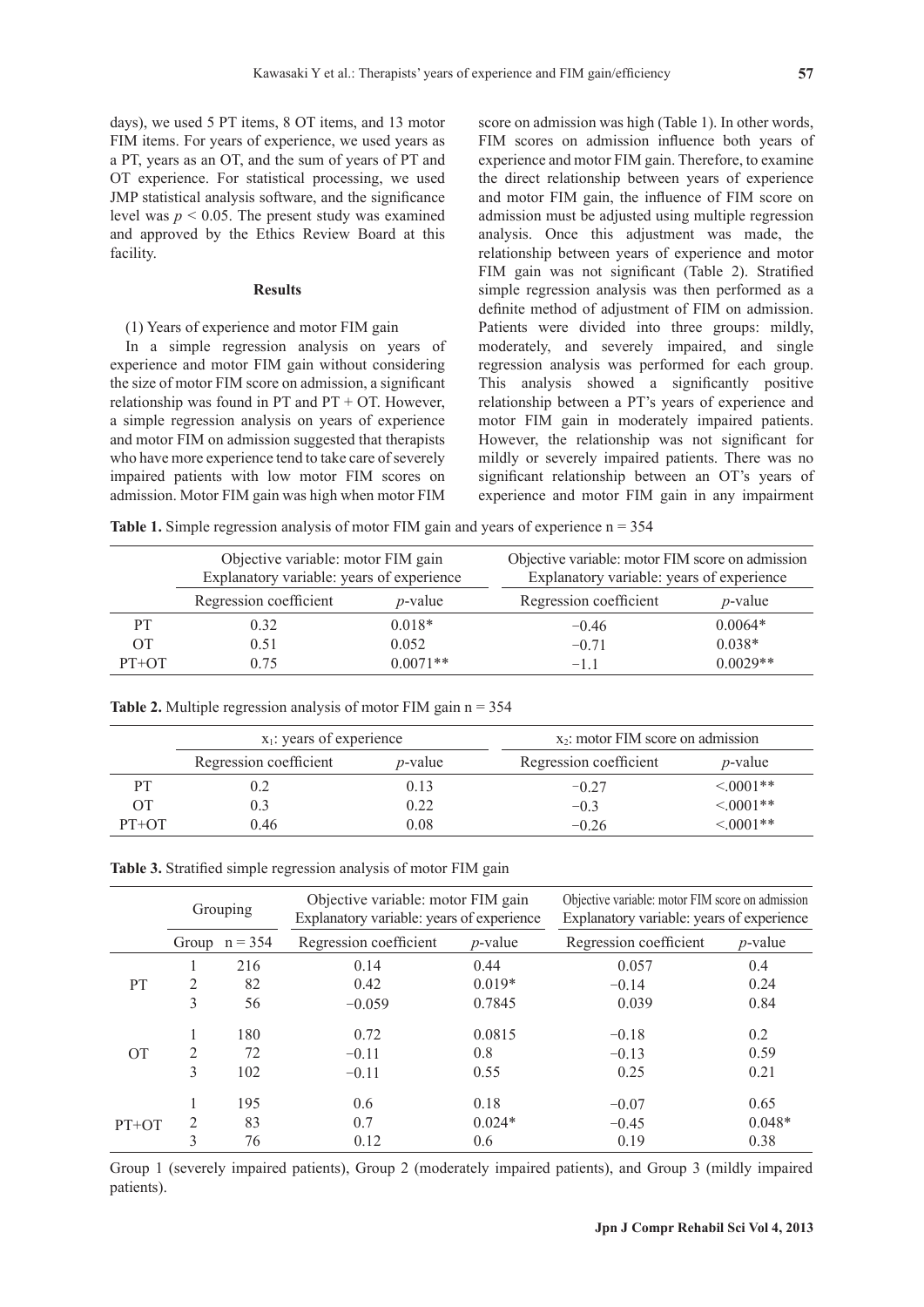group (Table 3).

(2) Years of experience and motor FIM efficiency

In single regression analysis without considering the size of motor FIM score on admission, there was no significant relationship between years of experience and motor FIM efficiency (Table 4). No significant relationship was observed in multiple regression analysis (Table 5) or in stratified simple regression analysis (Table 6).

#### **Discussion**

We examined the relationship between years of experience, which is regarded as a therapist's skills, and motor FIM gain and efficiency, which are measures of patient outcome. We noted a weak relationship between a PT's years of clinical experience and the FIM gain in lower limb function centered on transfers in moderately impaired patients. We conjectured that the greater the number of years of experience, the higher the motor FIM gain and/or efficiency, but motor FIM gain was related only to the PT items of transfer, locomotion, and stair climbing, and we found no relationship with motor FIM efficiency. Regarding the FIM motor items, previous studies have reported that the degree of difficulty of independence is divided into four stages [8-12]. Eating, grooming, urination/ defecation control, and motion in a wheelchair are items in which independence is accomplished easily; dressing the upper body, transfers between the toilet or wheelchair and bed are intermediate-level skills. Toilet behavior, dressing the lower body, and walking are rather difficult items; bathing, bed bath, transfer to bathtub, and climbing up or down stairs are the most difficult items. Transfer activities relate to the recovery of upper limb function and higher brain dysfunction. The feature common to improving locomotion and stair climbing is upgrading lower limb and trunk function related to walking; without improved lower limb and trunk muscle strength, patients cannot walk.

**Table 4.** Simple regression analysis of motor FIM efficiency and years of experience  $n = 354$ 

|           | Objective variable: motor FIM efficiency<br>Explanatory variable: years of experience |            | Objective variable: motor FIM score on admission<br>Explanatory variable: years of experience |            |  |
|-----------|---------------------------------------------------------------------------------------|------------|-----------------------------------------------------------------------------------------------|------------|--|
|           | Regression coefficient                                                                | $p$ -value | Regression coefficient                                                                        | $p$ -value |  |
| <b>PT</b> | 0.0031                                                                                | 0.16       | $-0.46$                                                                                       | $0.0064**$ |  |
| 0T        | 0.00068                                                                               | 0.83       | $-0.71$                                                                                       | $0.038*$   |  |
| $PT+OT$   | 0.0044                                                                                | 0.23       | $-1.1$                                                                                        | $0.0029**$ |  |

|  | <b>Table 5.</b> Multiple regression analysis of motor FIM efficiency $n = 354$ |  |  |  |
|--|--------------------------------------------------------------------------------|--|--|--|
|  |                                                                                |  |  |  |

|         | $x_1$ : years of experience |                 | $x_2$ : motor FIM score on admission |                 |  |
|---------|-----------------------------|-----------------|--------------------------------------|-----------------|--|
|         | Regression coefficient      | <i>p</i> -value | Regression coefficient               | <i>p</i> -value |  |
| PT      | 0.0035                      | 0.11            | $-0.27$                              | $<0001**$       |  |
| OТ      | $-0.0005$                   | 0.87            | $-0.3$                               | $< 0001**$      |  |
| $PT+OT$ | 0.0042                      | 0.25            | $-0.26$                              | $< 0.001**$     |  |

| Table 6. Stratified simple regression analysis of motor FIM efficiency |  |  |  |  |  |  |
|------------------------------------------------------------------------|--|--|--|--|--|--|
|------------------------------------------------------------------------|--|--|--|--|--|--|

|                 | Grouping       |                 | Objective variable: motor FIM efficiency<br>Explanatory variable: years of experience |            | Objective variable: motor FIM score on admission<br>Explanatory variable: years of experience |            |  |
|-----------------|----------------|-----------------|---------------------------------------------------------------------------------------|------------|-----------------------------------------------------------------------------------------------|------------|--|
|                 |                | Group $n = 354$ | Regression coefficient                                                                | $p$ -value | Regression coefficient                                                                        | $p$ -value |  |
|                 |                | 216             | 0.0037                                                                                | 0.092      | 0.057                                                                                         | 0.4        |  |
| <b>PT</b>       | $\mathfrak{D}$ | 82              | 0.0014                                                                                | 0.82       | $-0.14$                                                                                       | 0.24       |  |
|                 | 3              | 56              | 0.0054                                                                                | 0.4245     | 0.039                                                                                         | 0.84       |  |
|                 |                | 180             | 0.0032                                                                                | 0.5        | $-0.18$                                                                                       | 0.2        |  |
| $\overline{OT}$ | $\mathfrak{D}$ | 72              | $-0.001$                                                                              | 0.91       | $-0.13$                                                                                       | 0.59       |  |
|                 | 3              | 102             | $-0.0046$                                                                             | 0.31       | 0.25                                                                                          | 0.21       |  |
|                 |                | 195             | 0.0054                                                                                | 0.28       | $-0.07$                                                                                       | 0.65       |  |
| $PT+OT$         | 2              | 83              | 0.01                                                                                  | 0.17       | $-0.45$                                                                                       | $0.048*$   |  |
|                 | 3              | 76              | $-0.006$                                                                              | 0.38       | 0.19                                                                                          | 0.38       |  |

Group 1 (severely impaired patients), Group 2 (moderately impaired patients), and Group 3 (mildly impaired patients).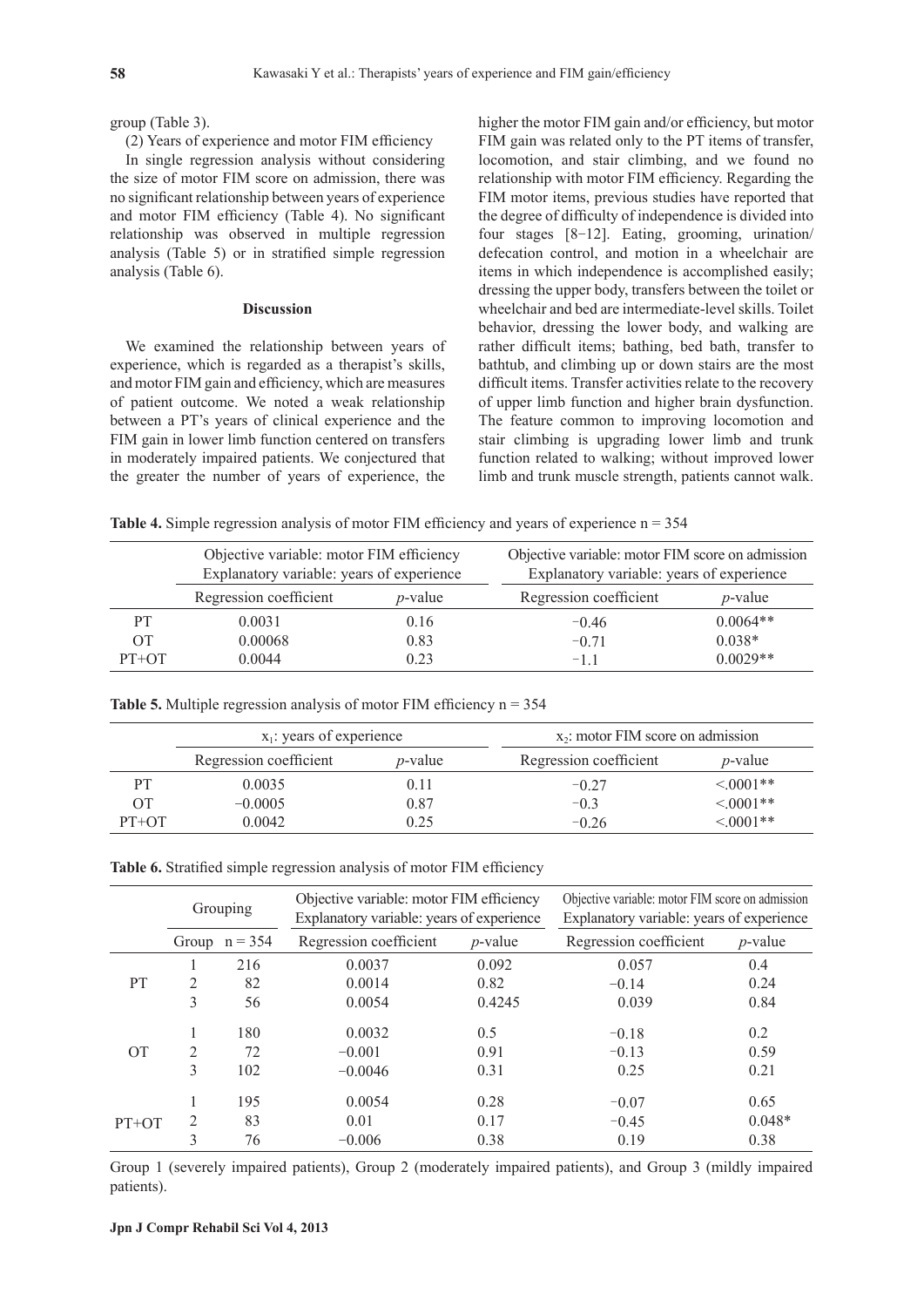Although occupational therapy chiefly aims at improving upper limb function, ADL and higher brain dysfunction, including skilled activities, lower limb function is also involved as the difficulty of activities increases. Transfers and locomotion are items in which improvements in FIM gain are expected by the amount of training because training is offered by teams of nurses and care workers as ADL training in the ward besides training offered by PTs and OTs. Eating, grooming, and dressing are items offered to a lesser degree with ADL training in the ward, improvement in FIM gain by the amount of training is not likely.

Severely impaired patients with lower motor FIM scores on admission often have complications such as impaired consciousness, dementia, higher brain dysfunction, paralysis, sensory disturbance, decline in motivation, and disuse syndrome. The greater the inhibitory factors of ADL, the less the expected rehabilitation effect by autonomous training and positive ADL training. Mildly impaired patients with lower motor FIM scores on admission have ADL levels of supervision or independence and have less therapist involvement. We thought that motor FIM scores of mildly impaired patients with lower motor FIM scores on admission were possibly influenced by a ceiling effect. Since moderately impaired patients have paralysis, we expected prosthesis management and therapists' skills to affect rehabilitation.

A previous study showed no difference in the recovery of arm function after stroke with years of physiotherapists' experience [3]. It is likely that therapists' years of experience had no effect because arm function is susceptible to impaired consciousness, dementia, higher brain dysfunction, paralysis, sensory disturbance, and psychological factors such as motivation.

Years of experience are not as significant as multidimensional knowledge from professional education, clinical experience, specialty work, colleagues, patients, continuing education, individual experience, and educational experience [5]. Expert therapists' skills are augmented by a patient-centered approach to cooperative problem solving, expanding patients' rights, and nurturing the patient-therapist relationship, and more years of experience are not as significant as depth of knowledge [5]. Therapists who have more years of experience are skilled in developing a trusting relationship with patients. A therapist's years of experience may enable him or her to draw out a patient's motivation using vocal approaches and could possibly affect the improvement of simple activities such as lower limb muscle strength and ambulation. It is believed that therapists having more experience can offer superior rehabilitation in part because of their ability to network with other staff and share information.

To perform appropriate physical therapy for CVA patients requires a certain way of thinking. It is necessary to be well informed about the impairment and its etiology, progress, and prognosis and then propose hypotheses from the results of evaluation and solve problems by proving or disproving these hypotheses. An accurate understanding of the current conditions is needed to forecast the future as accurately as possible based on experience, and to set realistic goals, thereby developing physical therapy [13]. One study found that individual patient-centered care is strengthened by knowledge including clinical reasoning, techniques of prognosis prediction, and introspection [5] and assumes that the knowledge and abilities increase with clinical experience.

The present study has some limitations. We did not consider background factors such as the training content, therapists' individual abilities, patients' motivation, provision of rehabilitation by people other than the therapists, duration of rehabilitation, or disease focus. The focus of CVA rehabilitation at this hospital is to increase the amount of training mainly through training in standing in the ward and training room. Our hospital offers a rehabilitation program composed primarily of training to stand, focused on orthotic treatment from early in the hospitalization, and does not adopt specific manipulative techniques. However, since programs and time allocations differ slightly among therapists, unifying them is an issue. The effect of a therapist's ability will differ depending on physical therapy techniques, and there is the possibility of different results using another technique. Therapists' communication ability and treatment skills vary among individuals, and it is necessary to examine the ability of individual therapists and physical therapy procedures.

Patients' motivation is one of the factors affecting the training effect, and rehabilitation conducted by people other than the therapist, such as nurses and the patients themselves, as well as disease focus and the period of rehabilitation, are factors that may greatly influence patient outcomes.

In the present study, we evaluated the ADL outcome in the recovery stage of CVA rehabilitation using FIM as the ADL evaluation index, and we did not evaluate the physical therapy procedures. The results of this study suggest that a PT's years of experience slightly influences lower limb ADL. Regarding motor FIM efficiency, the lack of differences by years of experience can likely be explained by individual and environmental factors that greatly influence the length of hospital stay. The statistical power of the present study is weak, and because the difference in the years of experience was not significant enough to affect patients' treatment results, we believe that the consistency of rehabilitation quality has been maintained without great deviation in the present system. A previous study reported that designs in which the therapist's choice of intervention and patient's progress are determined are needed to further